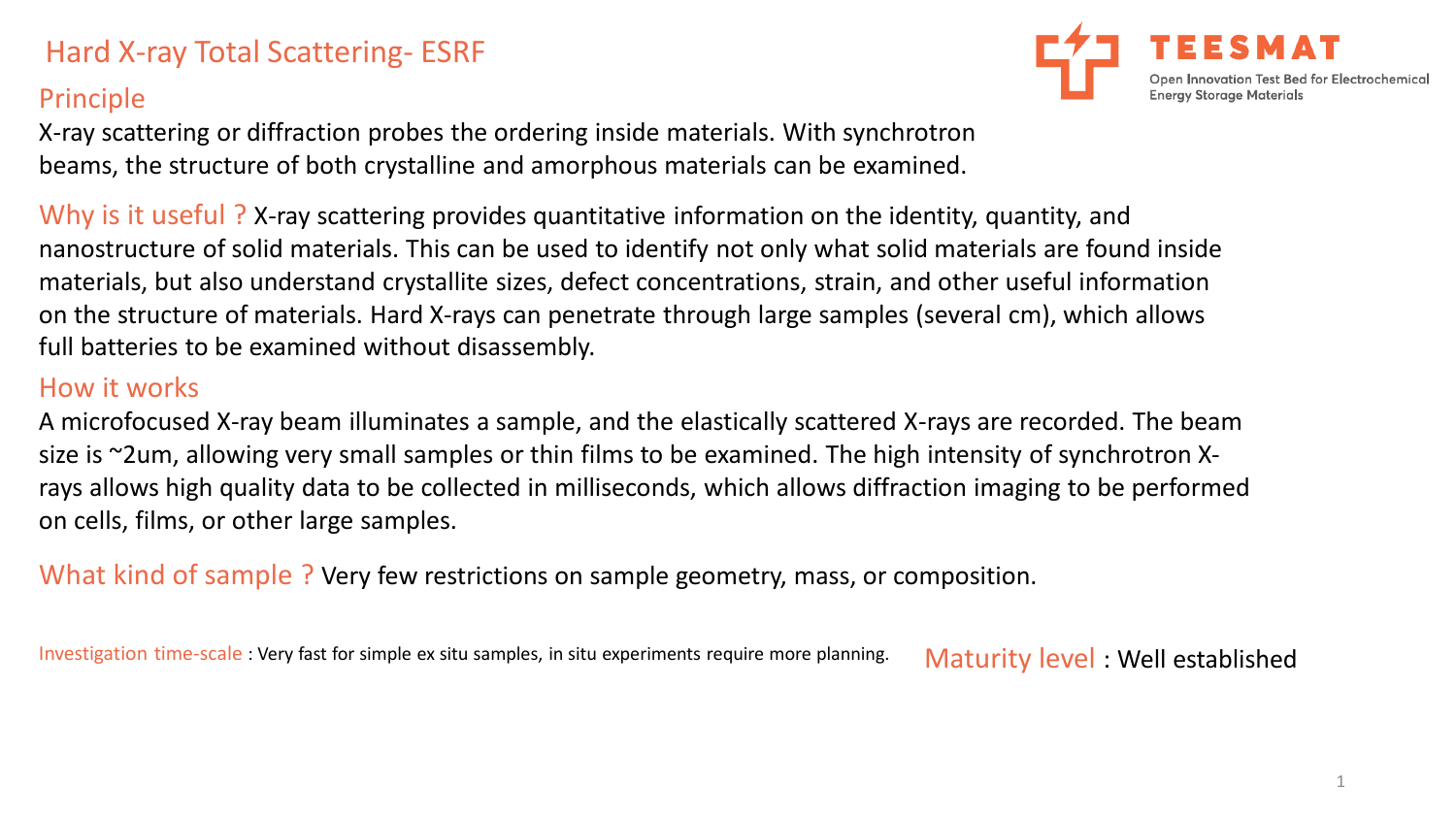### Hard X-ray Total Scattering- ESRF





Figure 1. X-ray diffraction uses the interference between planes of atoms in crystals to reflect X-rays (a). Cartoon schematic of an XRD experiment, showing how X-rays are deflected by a sample, producing spots/rings on a detector.

Using a combination of small-angle X-ray scattering (SAXS), X-ray diffraction (XRD) and pair-distributionfunction analysis (PDF), the structure of virtually all materials relevant for batteries can be examined. The information about the atomic structure often is the key to understand the processes leading to loss of activity and degradation and form the base for material development and assessment of stability.

**Electrodes** - Atomistic characterization and information about the fundamental processes during charge and discharge cycles, phase transitions and degradation.

**Electrolytes** - Following the changes in the structure of electrolytes during charge/discharge, aging of electrolytes.

**SEI formation** - development of SEI during conditioning of the cell.

**Holistic studies -** synergistic structural evolution between all materials of the cell in operando conditions.